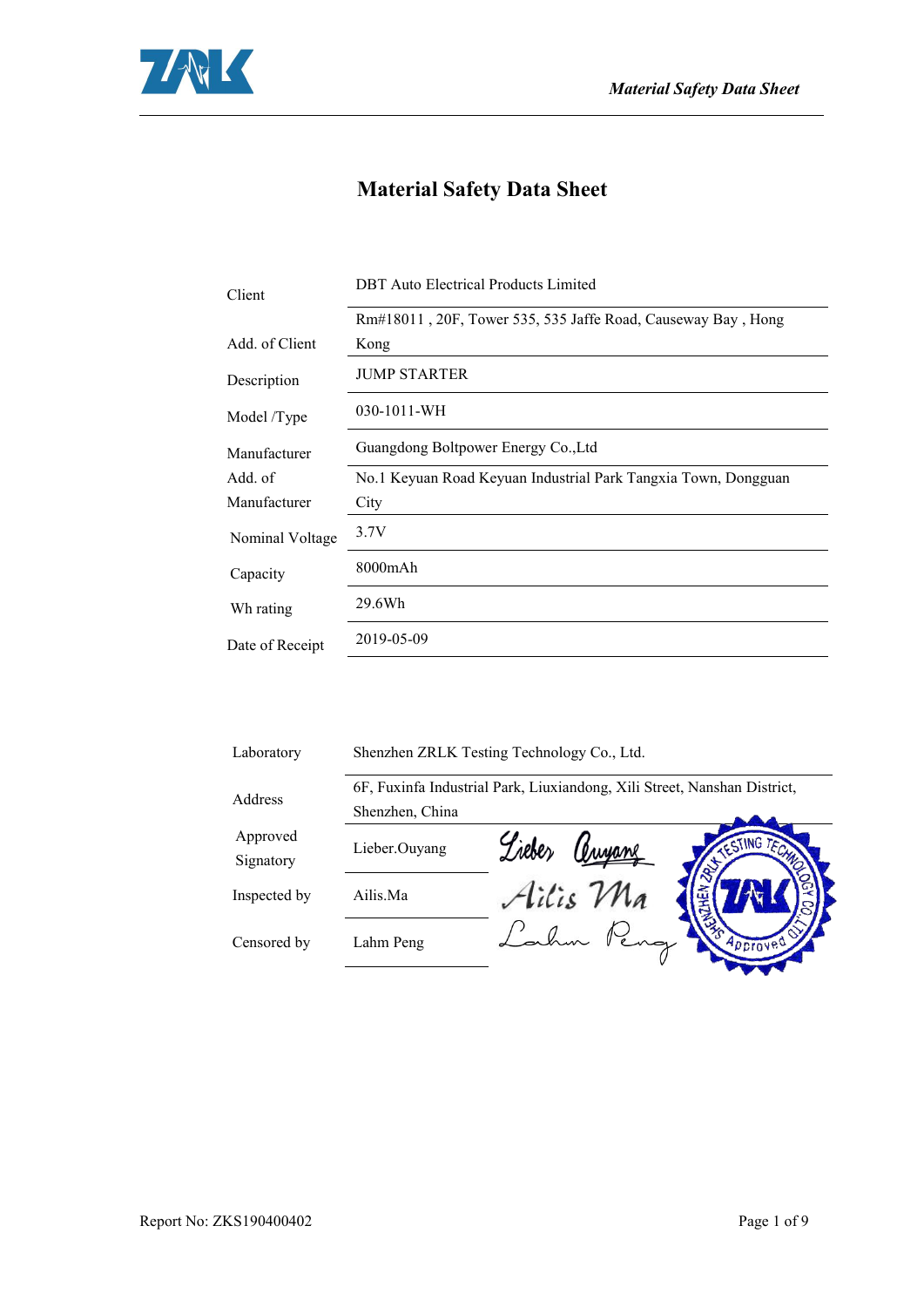

## **Section 1- Chemical Product and Company Identification**

#### **1. Chemical Product Identification**

Product name: JUMP STARTER

Model: 030-1011-WH

#### **2. Company Identification**

Manufacturer /Supplier Name: DBT Auto Electrical Products Limited Address: Rm#18011 , 20F, Tower 535, 535 Jaffe Road,Causeway Bay , Hong Kong Telephone number of the supplier: +86-852-39051650 Emergency Telephone No.(24h): +86-852-39051650 e-mail: Toby.Leung@dbtsourcing.com

This MSDS was prepared by Shenzhen ZRLK Testing Technology Co., Ltd.

Referenced documents: ISO 11014:2009 Safety data sheet for chemical products;

## **Section 2 – Hazards Identification**

| Preparation<br>hazards and<br>classification | When the battery is In extreme pressure deformation, high-temperature environment,                                                                                                                                                                                                                                                                                                                                                                                                                                                                                                                     |  |  |
|----------------------------------------------|--------------------------------------------------------------------------------------------------------------------------------------------------------------------------------------------------------------------------------------------------------------------------------------------------------------------------------------------------------------------------------------------------------------------------------------------------------------------------------------------------------------------------------------------------------------------------------------------------------|--|--|
|                                              | overload, short-circuit condition, or disassemble the battery, an explosion of fire and                                                                                                                                                                                                                                                                                                                                                                                                                                                                                                                |  |  |
|                                              | chemical burn hazards may occur.                                                                                                                                                                                                                                                                                                                                                                                                                                                                                                                                                                       |  |  |
| Apperance,<br>Color, and<br>Odor             | Solid object with no odor, no color.                                                                                                                                                                                                                                                                                                                                                                                                                                                                                                                                                                   |  |  |
| Primary                                      | These chemicals are contained in a sealed stainless steel enclosure. Risk of exposure                                                                                                                                                                                                                                                                                                                                                                                                                                                                                                                  |  |  |
| Route $(s)$ of                               | occurs only if the cell is mechanically, thermally or electrically abused to the point of                                                                                                                                                                                                                                                                                                                                                                                                                                                                                                              |  |  |
| Exposure                                     | compromising the enclosure. If this occurs, exposure to the electrolyte solution contained                                                                                                                                                                                                                                                                                                                                                                                                                                                                                                             |  |  |
|                                              | within can occur by Inhalation, Ingestion, Eye contact and Skin contact                                                                                                                                                                                                                                                                                                                                                                                                                                                                                                                                |  |  |
| Potential                                    | ACUTE (short term): see Section 8 for exposure controls In the event that this battery                                                                                                                                                                                                                                                                                                                                                                                                                                                                                                                 |  |  |
| Health Effects:                              | has been ruptured, the electrolyte solution contained within the battery would be corrosive                                                                                                                                                                                                                                                                                                                                                                                                                                                                                                            |  |  |
|                                              | and can cause burns.                                                                                                                                                                                                                                                                                                                                                                                                                                                                                                                                                                                   |  |  |
|                                              | Inhalation: A battery volatilizes no gas unless it was damaged. Damaged battery will                                                                                                                                                                                                                                                                                                                                                                                                                                                                                                                   |  |  |
|                                              | volatilize little gas that may stimulate the respiratory tract or cause an anaphylaxis in                                                                                                                                                                                                                                                                                                                                                                                                                                                                                                              |  |  |
|                                              | serious condition.                                                                                                                                                                                                                                                                                                                                                                                                                                                                                                                                                                                     |  |  |
|                                              | Ingestion: Swallowing battery will be Damaged to the respiratory tract and Cause<br>chemical burns to the stomach; in serious conditions it will cause Permanent damage.<br>Skin: In normal condition, Contact between the battery and skin will not cause any harms.<br>Contact with a damaged battery may cause skin allergies or chemical burns.<br>Eye: in normal condition, Contact between the battery and eyes will not cause any harms.<br>However, the gas Volatilize from a damaged battery may be harmful to eyes.<br>CHRONIC (long term): see Section 11 for additional toxicological data |  |  |
| Medical                                      | Not applicable                                                                                                                                                                                                                                                                                                                                                                                                                                                                                                                                                                                         |  |  |
| Conditions                                   |                                                                                                                                                                                                                                                                                                                                                                                                                                                                                                                                                                                                        |  |  |
| Aggravated by<br>Exposure                    |                                                                                                                                                                                                                                                                                                                                                                                                                                                                                                                                                                                                        |  |  |
| Reported as                                  | Not applicable                                                                                                                                                                                                                                                                                                                                                                                                                                                                                                                                                                                         |  |  |
| carcinogen                                   |                                                                                                                                                                                                                                                                                                                                                                                                                                                                                                                                                                                                        |  |  |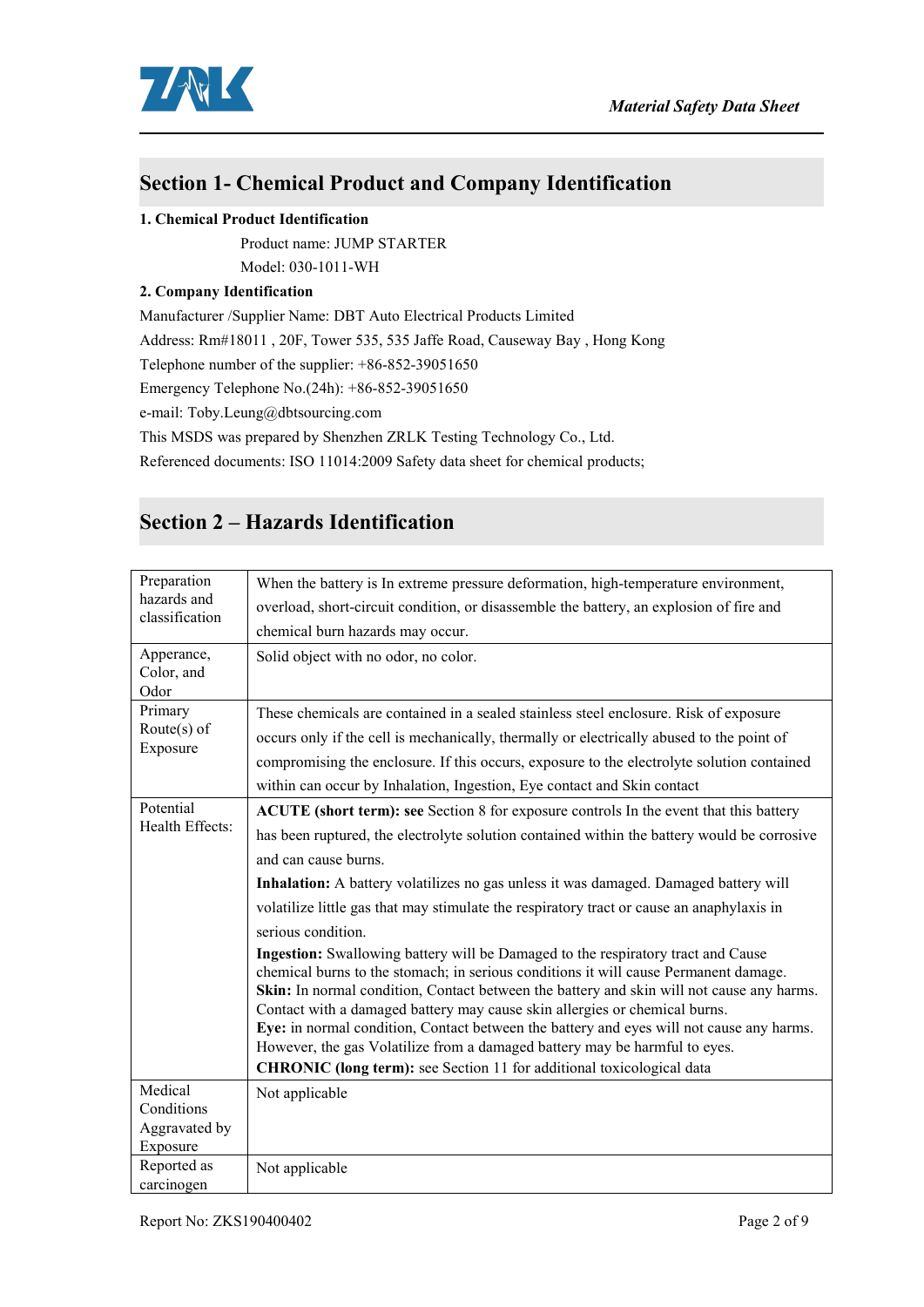

# **Section 3 – Composition/Information on Ingredients**

| Hazardous Ingredients (Chemical<br>Name) | Concentration or concentration<br>ranges $(\% )$ | <b>CAS</b> Number |
|------------------------------------------|--------------------------------------------------|-------------------|
| Nickel compound                          | $0 - 20$                                         | 1313-99-1         |
| Manganese compound                       | $0 - 15$                                         | 1313-13-9         |
| Cobalt compound                          | $4 - 50$                                         | 1307-96-6         |
| Graphite                                 | $10-30$                                          | 7782-42-5         |
| Styrene-Butadiene-Rubber                 | $\leq$ 1                                         | 27288-99-9        |
| Ethylene carbonate Electrolyte           | $10 - 20$                                        | $96-49-1$         |
| Polyvinylidene Fluoride                  | $<$ 5                                            | 24937-79-9        |
| Aluminum Foil                            | $2 - 10$                                         | 7429-90-5         |
| Copper Foil                              | $2 - 10$                                         | 7440-50-8         |
| Lithium hexafluorophosphate              | $<$ 5                                            | 21324-40-3        |

#### JUMP STARTER is a mixture.

Note: CAS number is Chemical Abstract Service Registry Number.

N/A=Not apply.

(\*)Main ingredients: Lithium hexafluorophosphate, organic carbonates

## **Section 4 – First-aid Measures**

| Inhalation   | If contents of an opened battery are inhaled, remove source of contamination or move           |
|--------------|------------------------------------------------------------------------------------------------|
|              | victim to fresh air. Obtain medical advice.                                                    |
| Skin contact | If skin contact with contents of an open battery occurs, as quickly as possible remove         |
|              | contaminated clothing, shoes and leather goods. Immediately flush with lukewarm, gently        |
|              | flowing water for at least 30 minutes. If irritation or pain persists, seek medical attention. |
|              | Completely decontaminate clothing, shoes and leather goods before reuse or discard.            |
| Eye contact  | If eye contact with contents of an open battery occurs, immediately flush the contaminated     |
|              | eye(s) with lukewarm, gently flowing water for at least 30 minutes while holding the           |
|              | eyelids open. Neutral saline solution may be used as soon as it is available. If necessary,    |
|              | continue flushing during transport to emergency care facility. Take care not to rinse          |
|              | contaminated water into the unaffected eye or onto face. Quickly transport victim to an        |
|              | emergency care facility.                                                                       |
| Ingestion    | If ingestion of contents of an open battery occurs, never give anything by mouth if victim     |
|              | is rapidly losing consciousness, or is unconscious or convulsing. Have victim rinse mouth      |
|              | thoroughly with water. DO NOT INDUCE VOMITING. Have victim drink 60 to 240 mL                  |
|              | (2-8 oz.) of water. If vomiting occurs naturally, have victim lean forward to reduce risk of   |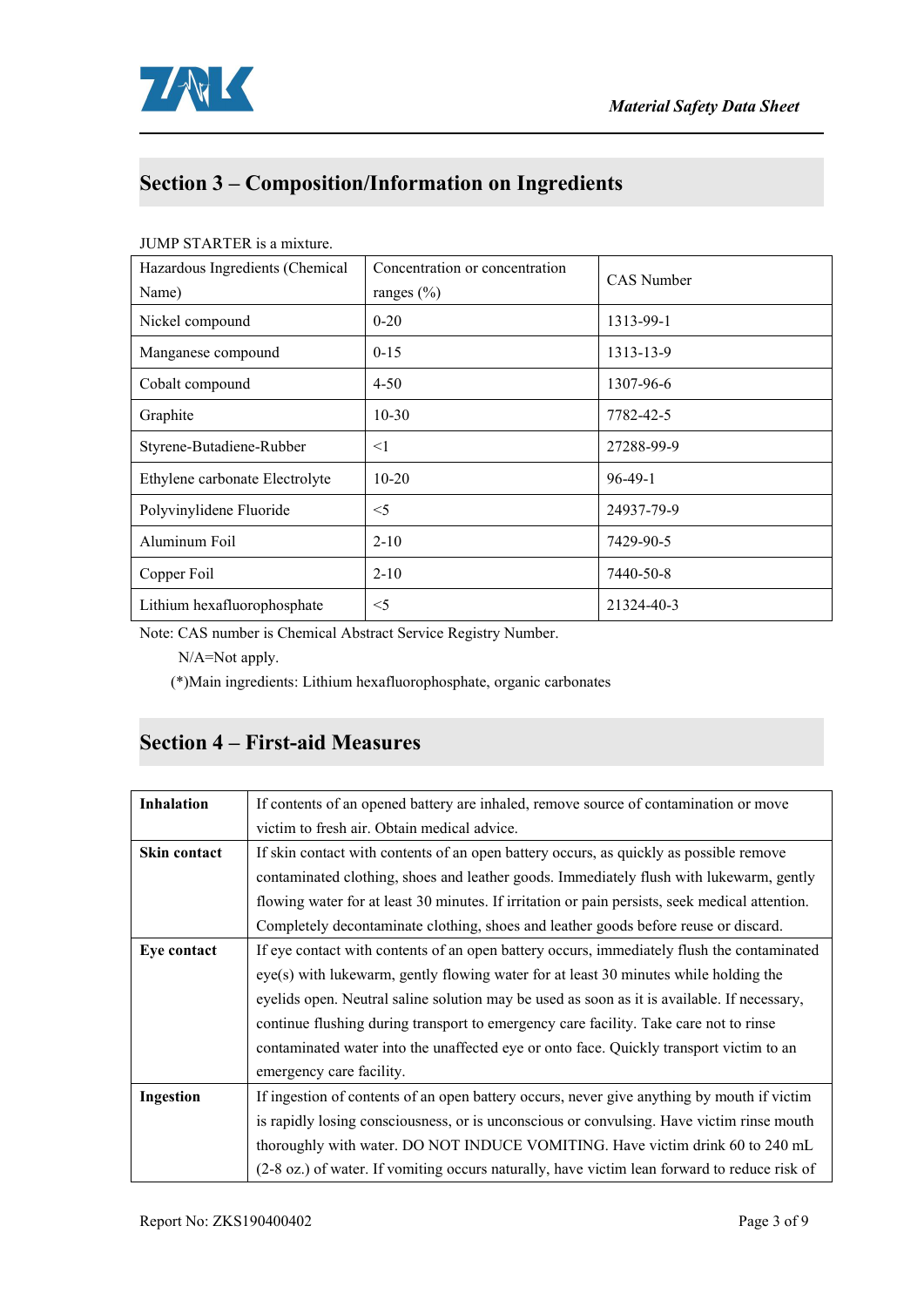

| . Have victim rinse mouth with water again. Ouickly transport victim to an<br>aspiration. |  |
|-------------------------------------------------------------------------------------------|--|
| emergency care facility.                                                                  |  |

# **Section 5 – Fire-fighting Measures**

| Flammable             | In the event that this battery has been ruptured, the electrolyte solution contain within the |
|-----------------------|-----------------------------------------------------------------------------------------------|
| Properties            | battery would be flammable. Like any sealed container, battery cells may rupture when         |
|                       | exposed to excessive heat; this could result in the release of flammable or corrosive         |
|                       | materials.                                                                                    |
| Suitable              |                                                                                               |
| extinguishing         | Use extinguishing media suitable for the materials that are burning.                          |
| Media                 |                                                                                               |
| Unsuitable            |                                                                                               |
| extinguishing         | Not available                                                                                 |
| Media                 |                                                                                               |
| <b>Explosion Data</b> | Sensitivity to Mechanical Impact: This may result in rupture in extreme cases Sensitivity     |
|                       | to Static Discharge: Not Applicable                                                           |
| Specific              | Fires involving JUMP STARTER can be controlled with water. When water is used,                |
| Hazards arising       | however, hydrogen gas may evolve. In a confined space, hydrogen gas can form an               |
| from the              | explosive mixture. In this situation, smothering agents are recommended to extinguish the     |
| chemical              | fire                                                                                          |
| Protective            | As for any fire, evacuate the area and fight the fire from a safe distance. Wear a            |
| Equipment and         | pressure-demand, self-contained breathing apparatus and full protective gear. Fight fire      |
| precautions for       | from a protected location or a safe distance. Use NIOSH/MSHA approved full-face               |
| firefighters          | self-contained breathing apparatus (SCBA) with full protective gear.                          |
| <b>NFPA</b>           | Health: 0 Flammability: 0 Instability: 0                                                      |

# **Section 6 – Accidental Release Measures**

| Personal Precautions, protective equipment, and | Restrict access to area until completion of clean-up. |  |
|-------------------------------------------------|-------------------------------------------------------|--|
| emergency procedures                            | Do not touch the spilled material. Wear adequate      |  |
|                                                 | personal protective equipment as indicated in Section |  |
|                                                 | 8.                                                    |  |
| <b>Environmental Precautions</b>                | Prevent material from contaminating soil and from     |  |
|                                                 | entering sewers or waterways.                         |  |
| Methods and materials for Containment           | Stop the leak if safe to do so. Contain the spilled   |  |
|                                                 | liquid with dry sand or earth. Clean up spills        |  |
|                                                 | immediately.                                          |  |
| Methods and materials for cleaning up           | Absorb spilled material with an inert absorbent (dry  |  |
|                                                 | sand or earth). Scoop contaminated absorbent into an  |  |
|                                                 | acceptable waste container. Collect all contaminated  |  |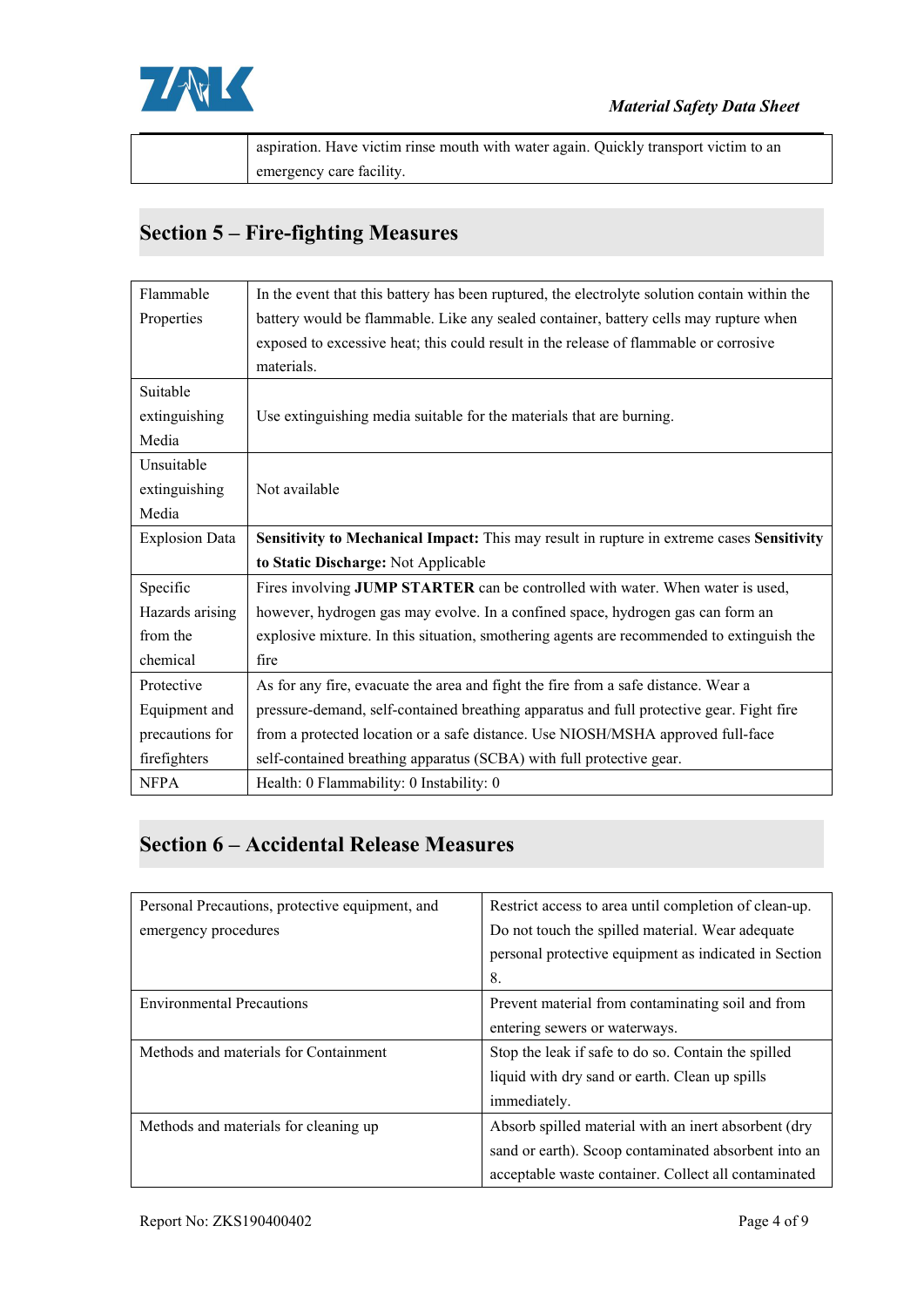

| absorbent and dispose of according to directions in  |  |
|------------------------------------------------------|--|
| Section 13. Scrub the area with detergent and water; |  |
| collect all contaminated wash water for proper       |  |
| disposal.                                            |  |

#### Handling **Handling** Do not dismantle, open or shred secondary **JUMP STARTER**; Don't handling JUMP STARTER with metalwork. Do not open, dissemble, crush or burn battery. Ensure good ventilation/ exhaustion at the workplace. Prevent formation of dust. Information about protection against explosions and fires: Keep ignition sources away- Do not smoke. **If the JUMP STARTER** is subject to storage for such a long term as more than 3 months, it is recommended to recharge the **JUMP STARTER** periodically. 3 months: -10℃~+40℃, 45 to 85%RH And recommended at 0℃~+35℃ for long period storage. The capacity recovery rate in the delivery state (50% capacity of fully charged) after storage is assumed to be 80% or more. Do not storage **JUMP STARTER** haphazardly in a box or drawer where they may short-circuit each other or be short-circuited by other metal objects. Keep out of reach of children. Do not expose **JUMP STARTER** to heat or fire. Avoid storage in direct sunlight.

## **Section 7 – Handling and Storage**

Do not store together with oxidizing and acidic materials.

#### **Section 8 – Exposure Controls and Personal Protection**

| <b>Engineering Controls</b>   | Use local exhaust ventilation or other engineering   |
|-------------------------------|------------------------------------------------------|
|                               | controls to control sources of dust, mist, fumes and |
|                               | vapor.                                               |
|                               | Keep away from heat and open flame. Store in a       |
|                               | cool, dry place.                                     |
| Personal Protective Equipment | <b>Respiratory Protection:</b> Not necessary under   |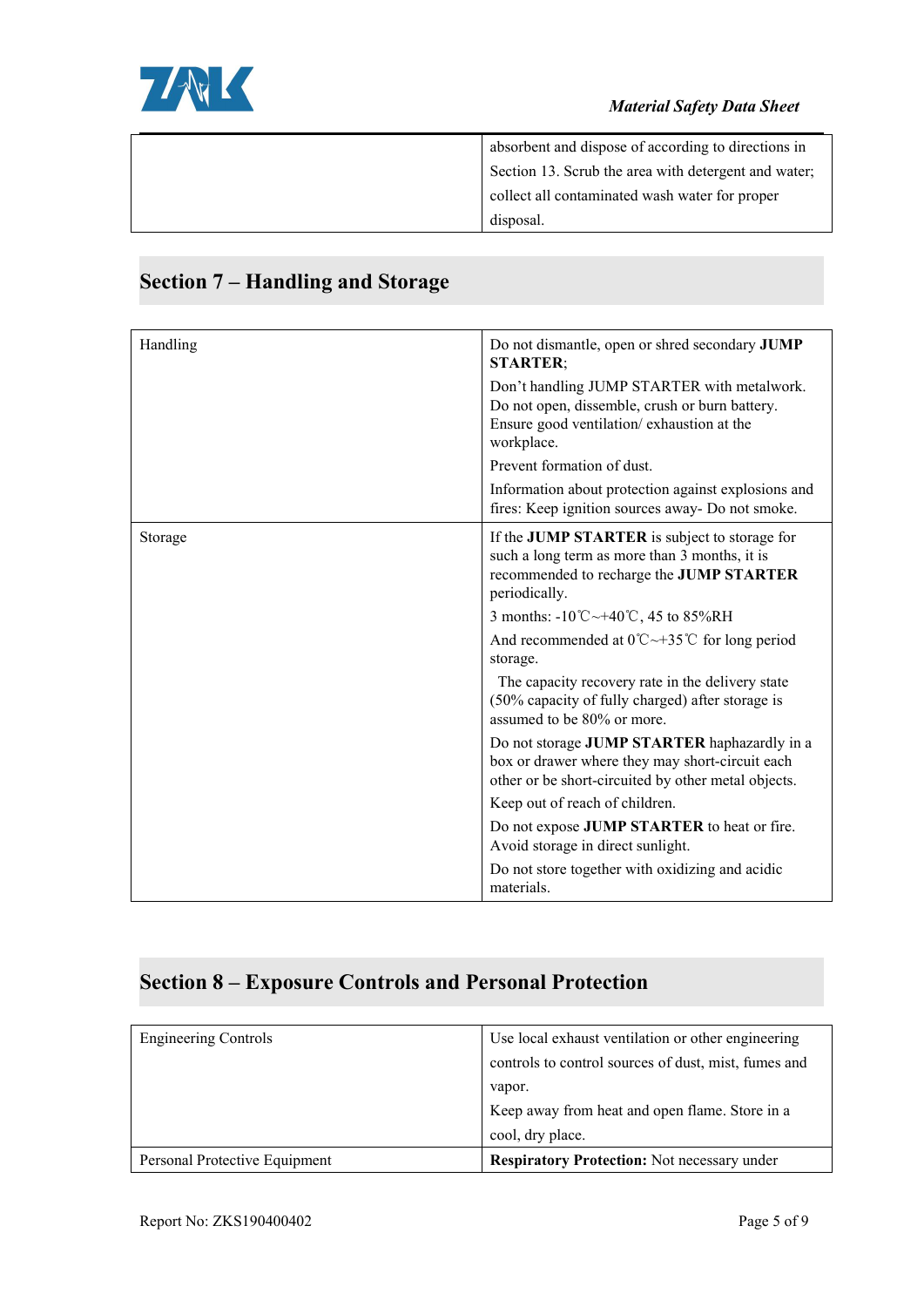

|                            | normal conditions.                                  |
|----------------------------|-----------------------------------------------------|
|                            | Skin and body Protection: Not necessary under       |
|                            | normal conditions, Wear neoprene or nitrile rubber  |
|                            | gloves if handling an open or leaking battery.      |
|                            | Hand protection: Wear neoprene or natural rubber    |
|                            | material gloves if handling an open or leaking      |
|                            | battery.                                            |
|                            | Eye Protection: Not necessary under normal          |
|                            | conditions, Wear safety glasses if handling an open |
|                            | or leaking battery.                                 |
| Other Protective Equipment | Have a safety shower and eye wash fountain readily  |
|                            | available in the immediate work area.               |
| <b>Hygiene Measures</b>    | Do not eat, drink, or smoke in work area. Maintain  |
|                            | good housekeeping.                                  |

# **Section 9 - Physical and Chemical Properties**

| Physical                                                   | Form: Prismatic |                |  |
|------------------------------------------------------------|-----------------|----------------|--|
| <b>State</b>                                               | Odour: Monotony |                |  |
| Change in condition:                                       |                 |                |  |
| pH, with indication of the concentration                   |                 | Not applicable |  |
| Melting point/freezing point                               |                 | Not available. |  |
| Boiling Point, initial boiling point and Boiling<br>range: |                 | Not available. |  |
| Flash Point                                                |                 | Not available. |  |
| Upper/lower flammability or explosive limits               |                 | Not available. |  |
| Vapor Pressure:                                            |                 | Not applicable |  |
| Vapor Density: $(Air = 1)$                                 |                 | Not applicable |  |
| Density/relative density                                   |                 | Not available. |  |
| Solubility in Water:                                       |                 | Insoluble      |  |
| n-octanol/water partition coefficient                      |                 | Not available. |  |
| Auto-ignition temperature                                  |                 | Not available. |  |
| Decomposition temperature                                  |                 | Not available. |  |
| Odout threshold                                            |                 | Not available. |  |
| Evaporation rate                                           |                 | Not available. |  |
| Flammability (soil, gas)                                   |                 | Not available. |  |
| Viscosity                                                  |                 | Not applicable |  |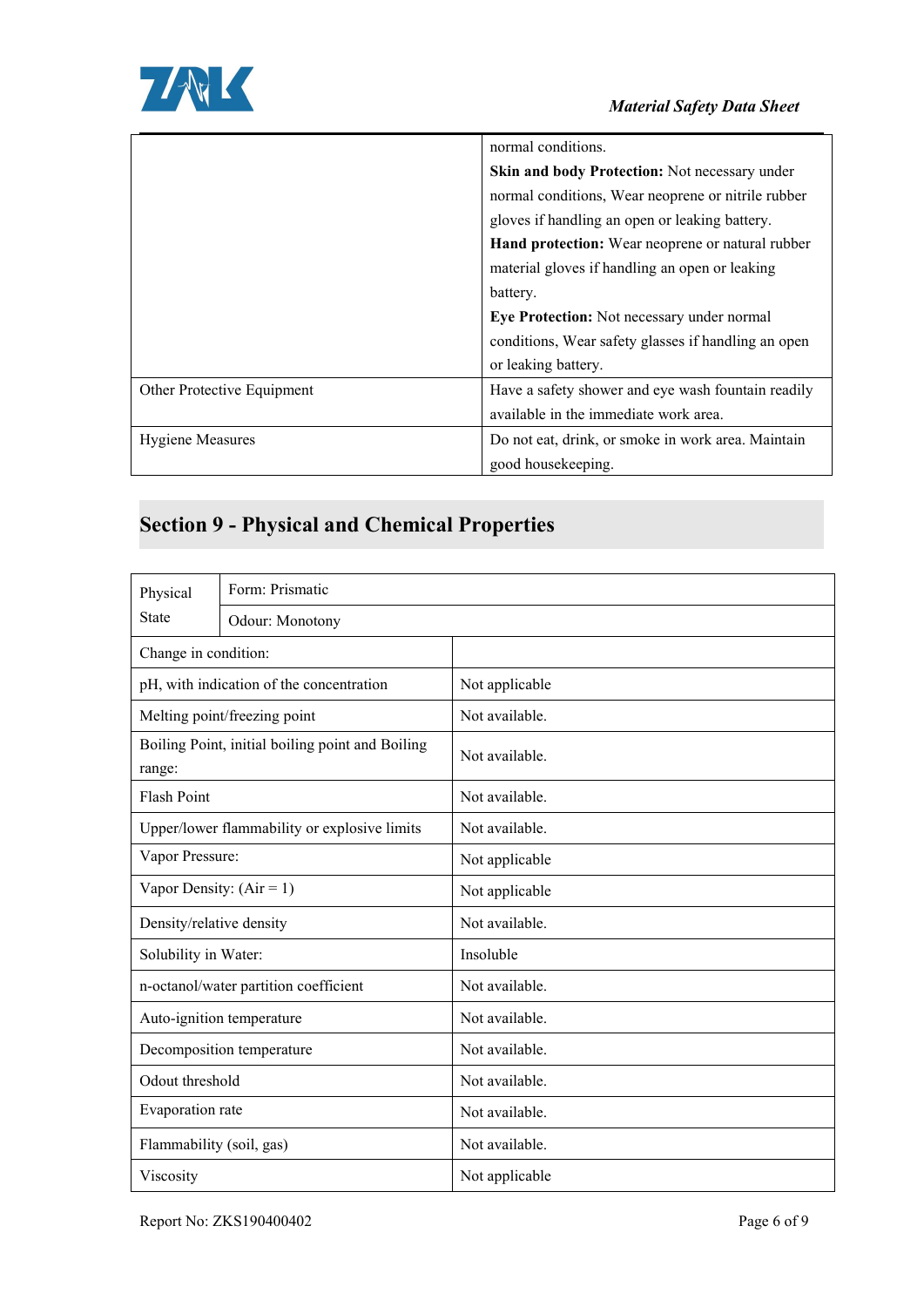

## **Section 10 - Stability and Reactivity**

| Stability                                                          | The product is stable under normal conditions.                                                                                                                                                                                                                             |
|--------------------------------------------------------------------|----------------------------------------------------------------------------------------------------------------------------------------------------------------------------------------------------------------------------------------------------------------------------|
| Conditions to Avoid (e.g. static discharge, shock or<br>vibration) | Do not subject <b>JUMP STARTER</b> to mechanical<br>shock.<br>Vibration encoutered during transportation does not<br>cause leakage, fire or explosion.<br>Do not disassemble, crush, short or install with<br>incorrect polarity. Avoid mechanical or electrical<br>abuse. |
| Incompatible Materials                                             | Not Available                                                                                                                                                                                                                                                              |
| Hazardous Decomposition Products                                   | This material may release toxic fumes if burned or<br>exposed to fire                                                                                                                                                                                                      |
| Possibility of Hazardous Reaction                                  | Not Available                                                                                                                                                                                                                                                              |

#### **Section 11 - Toxicological Information**

In normal condition, contact with the battery is non-toxic.

#### **Section 12 - Ecological Information**

| General note:                                 | Water hazard class 1(Self-assessment): slightly<br>hazardous for water.<br>Do not allow undiluted product or large quantities of<br>it to reach ground water, water course or sewage<br>system. |
|-----------------------------------------------|-------------------------------------------------------------------------------------------------------------------------------------------------------------------------------------------------|
| Anticipated behavior of a chemical product in | Not Available                                                                                                                                                                                   |
| environment/possible environmental            |                                                                                                                                                                                                 |
| impace/ecotoxicity.                           |                                                                                                                                                                                                 |
| Mobility in soil                              | Not Available                                                                                                                                                                                   |
| Persistence and Degradability                 | Not Available                                                                                                                                                                                   |
| Bioaccumulation potential                     | Not Available                                                                                                                                                                                   |
| Other Adverse Effects                         | Not Available                                                                                                                                                                                   |

## **Section 13 – Disposal Considerations**

Product disposal recommendation: Observe local, state and federal laws and regulations.

Packaging disposal recommendation: Be aware discarded batteries may cause fire, tape the battery terminals to insulate them. Don't disassembly the battery.Completely discharge containers (no tear drops, no powder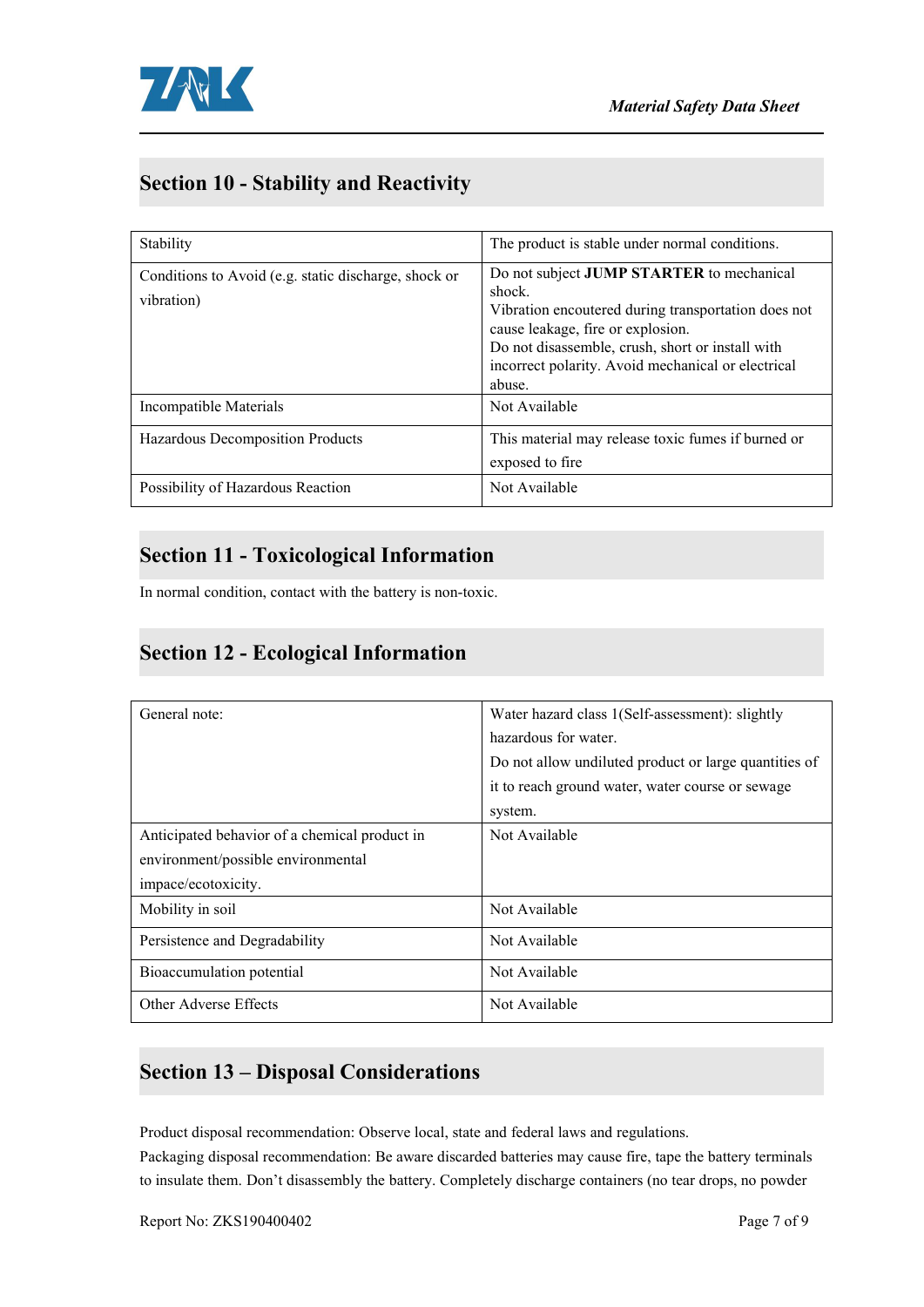

rest, scraped carefully). Containers may be recycled or re-used. Observe local, state and federal laws and regulations.

The potential effects on the environment and human health of the substances used in batteries and accumulators; the desirability of not disposing of waste batteries and accumulators as unsorted municipal waste and of participating in their separate collection so as to facilitate treatment and recycling;

## **Section 14 – Transport Information**

This report applies to by sea, by air and by land;

The JUMP STARTER must be of a design type proved to meet the testing requirements ofthe Manual of test and criteria, Part III, subsection 38.3;

The JUMP STARTER according to Section IB of PACKING INSTRUCTION 965 of the 2019 IATA Dangerous Goods regulations  $60<sup>th</sup>$  Edition may be transported. and applicable U.S. DOT regulations for the safe transport of JUMP STARTER.

JUMP STARTER was protected so as to prevent short circuits. This includes protection against contact with conductive materials within the same packaging that could lead to short circuit;

Cell and batteries offered for transport must be packed in inner packaging's that completely enclose the cell or battery; to provide protection from damage or compression to the batteries, the inner packaging's must be placed in a strong rigid outer packaging;

The packaging shall be adequate to avoid mechanical damage during transport, handling and stacking. The materials and pack design shall be chosen so as to prevent the development of unintentional electrical conduction, corrosion of the terminals and ingress of moisture.

The package must be handled with care and that a flammability hazard exists if the package is damaged; With regard to transport, the following regulations are cited and considered:

- The International Civil Aviation Organization (ICAO) Technical Instructions.

- The International Air Transport Association (IATA) Dangerous Goods Regulations.

UN number of lithium battery: UN3480;

UN Proper shipping name/Description (technical name): Lithium ion batteries;

- The International Maritime Dangerous Goods Code 2016 Edition (Amdt.38-16)

For lithium-ion batteries by sea, provided that packaging is strong and prevent the products from short-circuit. UN number of lithium battery: UN3480;

UN Proper shipping name/Description (technical name): Lithium ion batteries

Special Provision: International maritime dangerous goods code (IMDG) 188, 230, 310, 348, 957;

- The US Hazardous Materials Regulation (HMR) pursuant to a final rule issued by RSPA

- The Office of Hazardous Materials Safety within the US Department of Transportations' (DOT) Research and Special Programs Administration (RSPA)